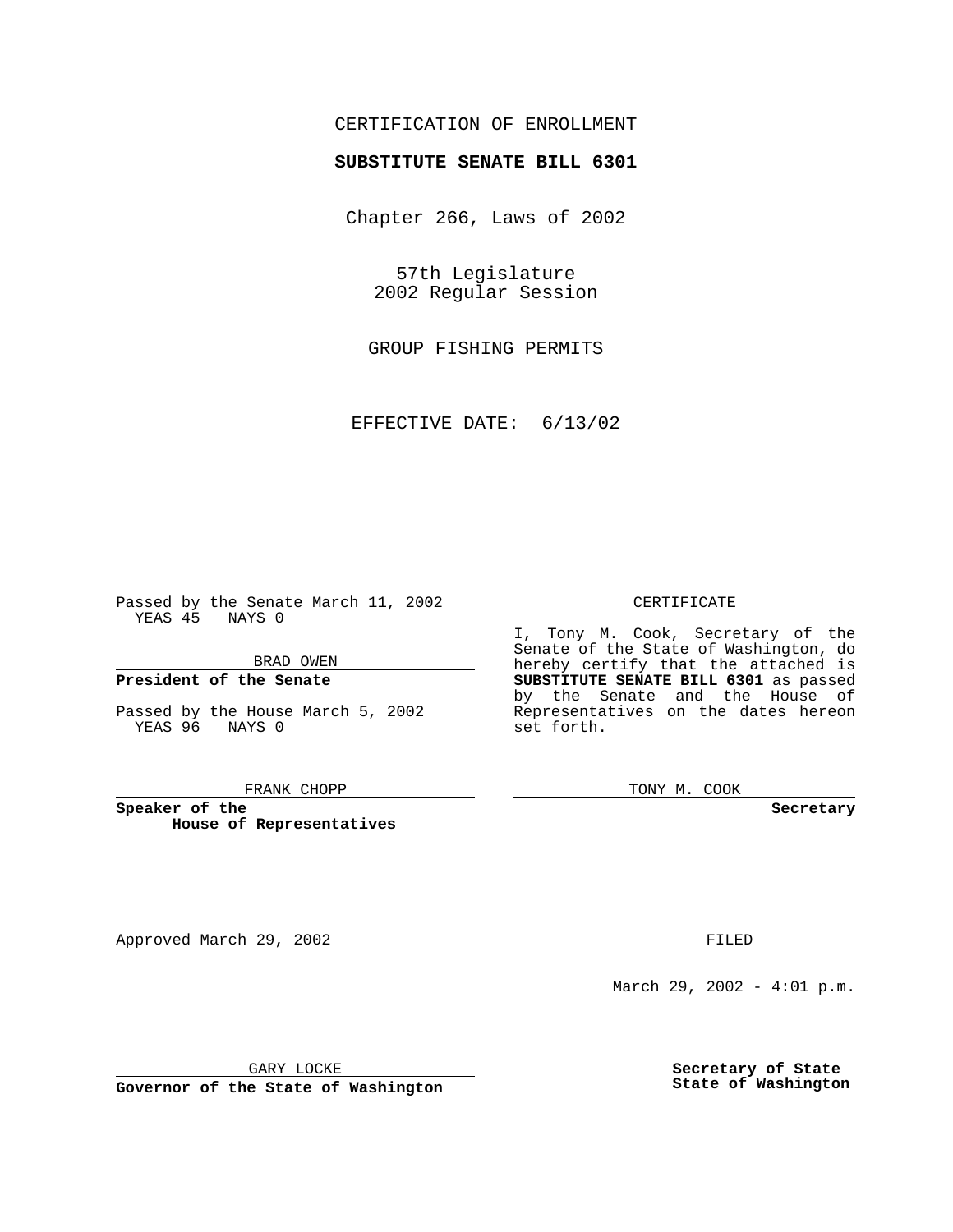# **SUBSTITUTE SENATE BILL 6301** \_\_\_\_\_\_\_\_\_\_\_\_\_\_\_\_\_\_\_\_\_\_\_\_\_\_\_\_\_\_\_\_\_\_\_\_\_\_\_\_\_\_\_\_\_\_\_

\_\_\_\_\_\_\_\_\_\_\_\_\_\_\_\_\_\_\_\_\_\_\_\_\_\_\_\_\_\_\_\_\_\_\_\_\_\_\_\_\_\_\_\_\_\_\_

## AS AMENDED BY THE HOUSE

Passed Legislature - 2002 Regular Session

### **State of Washington 57th Legislature 2002 Regular Session**

**By** Senate Committee on Natural Resources, Parks & Shorelines (originally sponsored by Senators Oke, Jacobsen, Spanel, Snyder, Hargrove and Rasmussen; by request of Department of Fish and Wildlife)

READ FIRST TIME 01/29/2002.

 AN ACT Relating to group fishing permits; adding a new section to chapter 77.32 RCW; and repealing RCW 77.32.235.

BE IT ENACTED BY THE LEGISLATURE OF THE STATE OF WASHINGTON:

 NEW SECTION. **Sec. 1.** A new section is added to chapter 77.32 RCW to read as follows:

 A group fishing permit allows a group of individuals to fish and harvest shellfish without individual licenses or the payment of individual license fees. The director must issue a group fishing permit on a seasonal basis to a state-operated facility or state- licensed nonprofit facility or program for physically or mentally disabled persons, mentally ill persons, hospital patients, handicapped persons, seriously or terminally ill persons, persons who are dependent on the state because of emotional or physical developmental disabilities, or senior citizens who are in the care of the facility. The permit is valid only for use during open season.

 The commission must adopt rules that provide the conditions under which a group fishing permit must be issued.